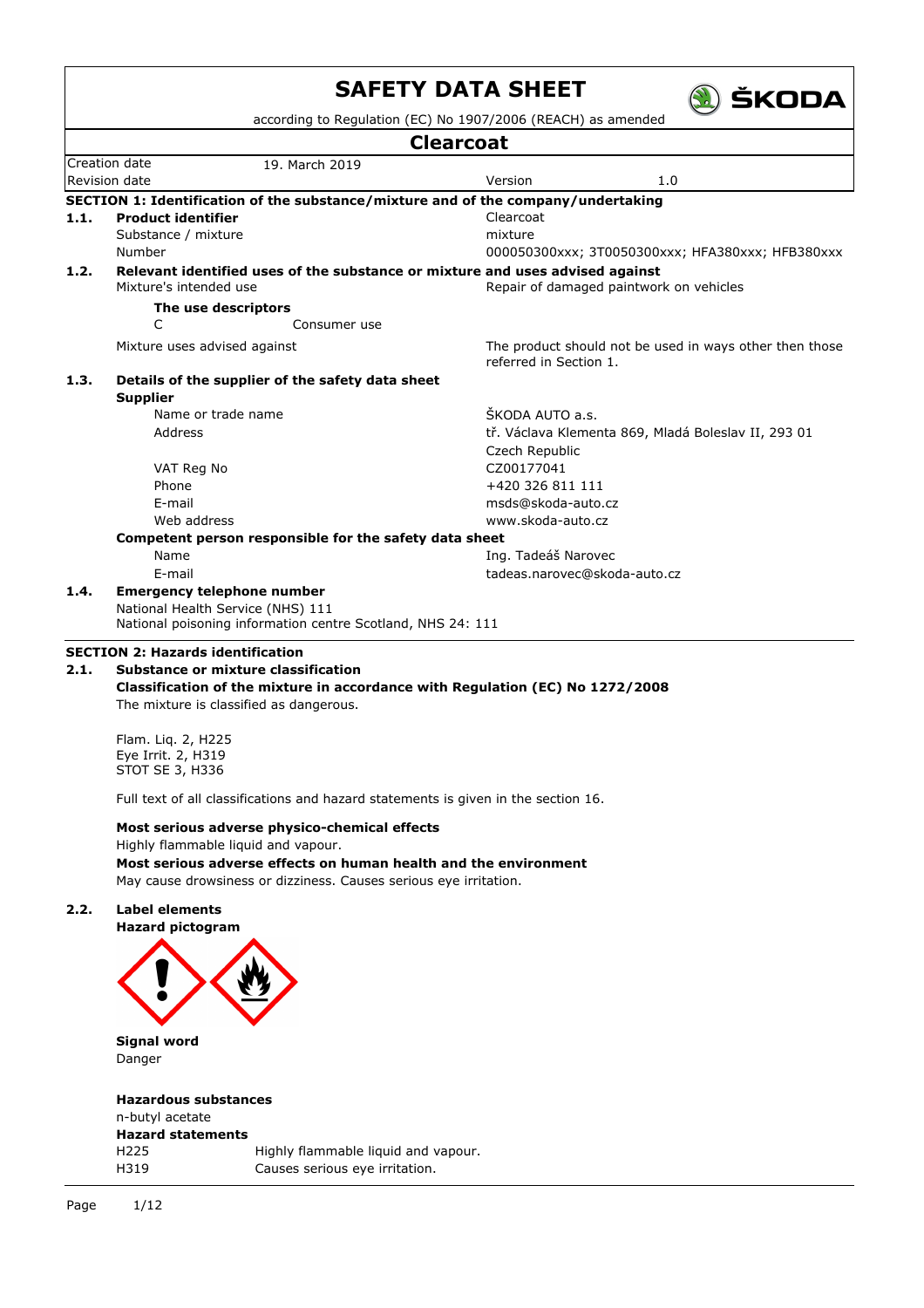

according to Regulation (EC) No 1907/2006 (REACH) as amended

| <b>Clearcoat</b>                |                                                                       |                                             |                                                                                           |  |  |  |
|---------------------------------|-----------------------------------------------------------------------|---------------------------------------------|-------------------------------------------------------------------------------------------|--|--|--|
| Creation date                   | 19. March 2019                                                        |                                             |                                                                                           |  |  |  |
| Revision date                   |                                                                       | Version                                     | 1.0                                                                                       |  |  |  |
| H336                            | May cause drowsiness or dizziness.                                    |                                             |                                                                                           |  |  |  |
| <b>Precautionary statements</b> |                                                                       |                                             |                                                                                           |  |  |  |
| P101                            | If medical advice is needed, have product container or label at hand. |                                             |                                                                                           |  |  |  |
| P102                            | Keep out of reach of children.                                        |                                             |                                                                                           |  |  |  |
| P210                            | smoking.                                                              |                                             | Keep away from heat, hot surfaces, sparks, open flames and other ignition sources. No     |  |  |  |
| P261                            | Avoid breathing mist/vapours/spray.                                   |                                             |                                                                                           |  |  |  |
| P271                            | Use only outdoors or in a well-ventilated area.                       |                                             |                                                                                           |  |  |  |
| P280                            |                                                                       | Wear protective gloves/protective clothing. |                                                                                           |  |  |  |
| P303+P361+P353                  | water or shower.                                                      |                                             | IF ON SKIN (or hair): Take off immediately all contaminated clothing. Rinse skin with     |  |  |  |
| P305+P351+P338                  | present and easy to do. Continue rinsing.                             |                                             | IF IN EYES: Rinse cautiously with water for several minutes. Remove contact lenses, if    |  |  |  |
| P312                            | Call a POISON CENTER if you feel unwell.                              |                                             |                                                                                           |  |  |  |
| P337+P313                       | If eye irritation persists: Get medical advice/attention.             |                                             |                                                                                           |  |  |  |
| P405                            | Store locked up.                                                      |                                             |                                                                                           |  |  |  |
| P501                            | regulations.                                                          |                                             | Dispose of contents/container to in accordance with local/regional/national/international |  |  |  |
| <b>Supplemental information</b> |                                                                       |                                             |                                                                                           |  |  |  |
| <b>EUH 066</b>                  | Repeated exposure may cause skin dryness or cracking.                 |                                             |                                                                                           |  |  |  |
| <b>EUH 208</b>                  | reaction.                                                             |                                             | Contains n-butyl methacrylate, methyl 2-methylprop-2-enoate. May produce an allergic      |  |  |  |
| Density                         |                                                                       | 0.99 $g/cm^3$                               |                                                                                           |  |  |  |
| <b>VOC</b>                      |                                                                       | 53.6 %                                      |                                                                                           |  |  |  |
| Dry matter                      |                                                                       | 42.9 % volume                               |                                                                                           |  |  |  |
| VOC limit value                 |                                                                       | cat. B (e) : 840 g/l                        |                                                                                           |  |  |  |
| condition                       | Max. VOC content in the product in its ready to use                   | 56.06 %                                     |                                                                                           |  |  |  |

#### **Requirements for child-resistant fastenings and tactile warning of danger**

Container must carry a tactile warning of danger.

## **2.3. Other hazards**

Mixture does not contain any substance meet the criteria for PBT or vPvB in accordance with Annex XIII of Regulation (EC) No. 1907/2006 (REACH) as amended.

#### **SECTION 3: Composition/information on ingredients**

### **3.2. Mixtures**

# **Chemical characterization**

Mixture of substances and additives specified below.

#### **Mixture contains these hazardous substances and substances with the highest permissible concentration in the working environment**

| I Identification numbers                                                                                           | Substance name  | Content<br>in $\%$<br>weight | Classification according to<br>Regulation (EC) No 1272/2008 | Note.          |
|--------------------------------------------------------------------------------------------------------------------|-----------------|------------------------------|-------------------------------------------------------------|----------------|
| Index: 607-025-00-1<br>CAS: 123-86-4<br>EC: 204-658-1<br>Registration number:<br>101-2119485493-29-<br><b>XXXX</b> | n-butyl acetate | 25-<50                       | Flam. Lig. 3, H226<br>STOT SE 3, H336                       | $\overline{2}$ |
| Index: 607-022-00-5<br>ICAS: 141-78-6<br>EC: 205-500-4<br>Registration number:<br>01-2119475103-46-<br><b>XXXX</b> | ethyl acetate   | $5 - 10$                     | Flam. Lig. 2, H225<br>Eye Irrit. 2, H319<br>STOT SE 3, H336 |                |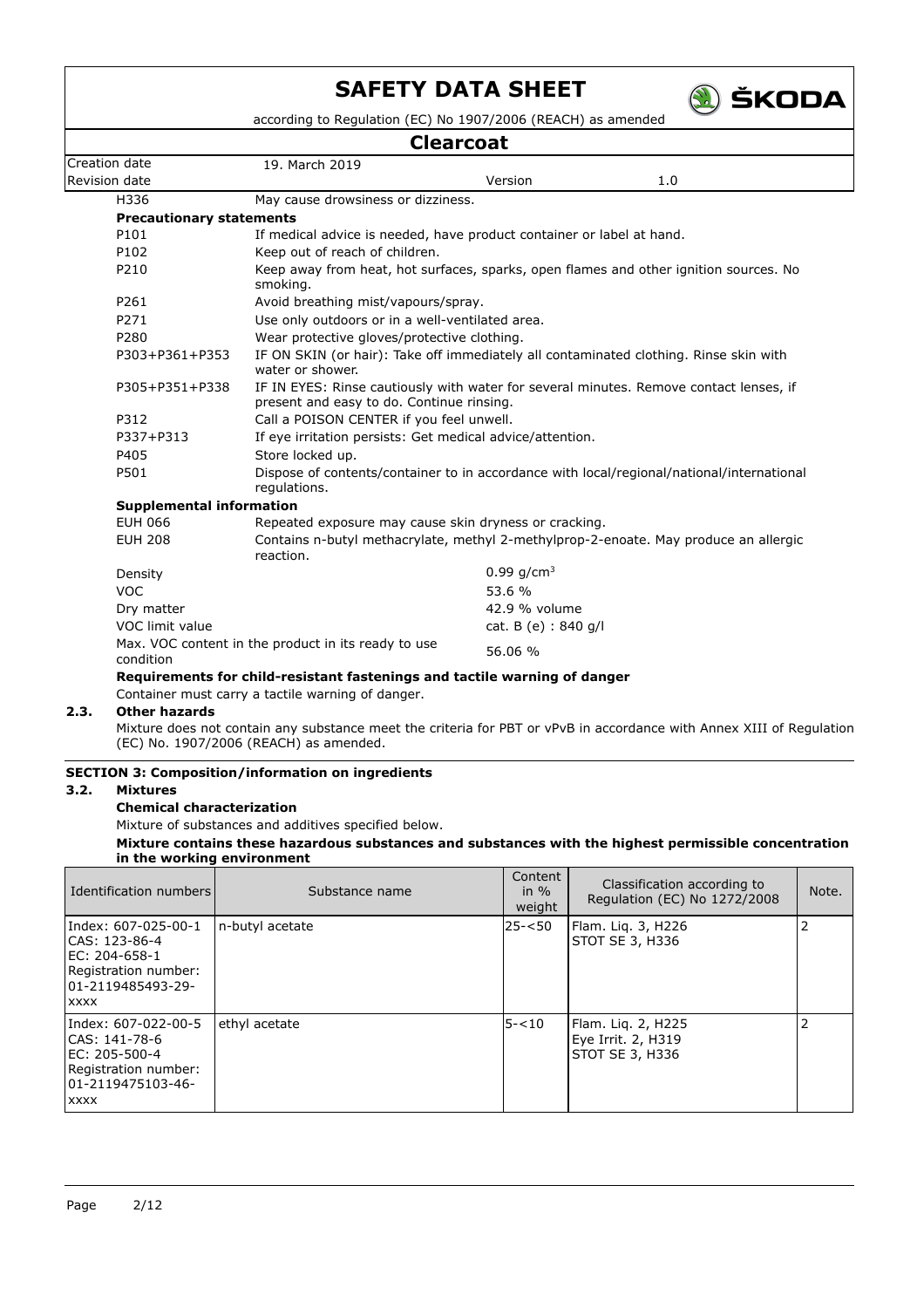

according to Regulation (EC) No 1907/2006 (REACH) as amended

### **Clearcoat**

| Creation date                                                                                                      | 19. March 2019               |                              |                                                                                                                                    |                |
|--------------------------------------------------------------------------------------------------------------------|------------------------------|------------------------------|------------------------------------------------------------------------------------------------------------------------------------|----------------|
| Revision date                                                                                                      |                              | Version                      | 1.0                                                                                                                                |                |
| Identification numbers                                                                                             | Substance name               | Content<br>in $\%$<br>weight | Classification according to<br>Regulation (EC) No 1272/2008                                                                        | Note.          |
| Index: 601-022-00-9<br>CAS: 1330-20-7<br>EC: 215-535-7<br>Registration number:<br>01-2119488216-32-<br><b>XXXX</b> | Xylen                        | 5 < 10                       | Flam. Lig. 3, H226<br>Asp. Tox. 1, H304<br>Acute Tox. 4, H312+H332<br>Skin Irrit. 2, H315<br>Eye Irrit. 2, H319<br>STOT SE 3, H335 |                |
| Index: 601-023-00-4<br>CAS: 100-41-4<br>EC: 202-849-4<br>Registration number:<br>01-2119489370-35-<br><b>XXXX</b>  | ethylbenzene                 | $1 - 2.5$                    | Flam. Liq. 2, H225<br>Asp. Tox. 1, H304<br>Acute Tox. 4, H332<br><b>STOT RE 2, H373</b><br>Aquatic Chronic 3, H412                 | $\overline{2}$ |
| Index: 607-033-00-5<br>CAS: 97-88-1<br>EC: 202-615-1<br>Registration number:<br>01-2119486394-28-<br><b>XXXX</b>   | n-butyl methacrylate         | < 1                          | Flam. Liq. 3, H226<br>Skin Irrit. 2, H315<br>Skin Sens. 1, H317<br>Eye Irrit. 2, H319<br>STOT SE 3, H335                           | 1              |
| Index: 607-035-00-6<br>CAS: 80-62-6<br>EC: 201-297-1<br>Registration number:<br>01-2119452498-28-<br><b>XXXX</b>   | methyl 2-methylprop-2-enoate | $\lt 1$                      | Flam. Liq. 2, H225<br>Skin Irrit. 2, H315<br>Skin Sens. 1, H317<br>STOT SE 3, H335                                                 | 1, 2           |

**Notes**

- 1 Note D: Certain substances which are susceptible to spontaneous polymerisation or decomposition are generally placed on the market in a stabilised form. It is in this form that they are listed in Part 3 of Annex VI to Regulation (EC) No 1272/2008. However, such substances are sometimes placed on the market in a non-stabilised form. In this case, the supplier who places such a substance on the market must state on the label the name of the substance followed by the words "non-stabilised".
- 2 Substance for which exposure limits of Community for working environment exist.

Full text of all classifications and hazard statements is given in the section 16.

#### **SECTION 4: First aid measures**

#### **4.1. Description of first aid measures**

Take care of your own safety. If any health problems are manifested or if in doubt, inform a doctor and show him information from this safety data sheet. If unconscious, put the person in the stabilized (recovery) position on his side with his head slightly bent backwards and make sure that airways are free; never induce vomiting. If the person vomits by himself, make sure that the vomit is not inhaled. In life threatening conditions first of all provide resuscitation of the affected person and ensure medical assistance. Respiratory arrest - provide artificial respiration immediately. Cardiac arrest - provide indirect cardiac massage immediately.

#### **Inhalation**

Terminate the exposure immediately; move the affected person to fresh air. Protect the person against growing cold. Provide medical treatment if irritation, dyspnoea or other symptoms persist.

#### **Skin contact**

Remove contaminated clothes. Wash the affected area with plenty of water, lukewarm if possible. Soap, soap solution or shampoo should be used if there is no skin injury. Provide medical treatment if skin irritation persists. Rinse skin with water/shower.

#### **Eye contact**

Rinse eyes immediately with a flow of running water, open the eyelids (also using force if needed); remove contact lenses immediately if worn by the affected person. Rinsing should continue at least for 10 minutes. Provide medical treatment, specialized if possible.

#### **Ingestion**

DO NOT INDUCE VOMITING! Rinse out the mouth with water and provide 2-5 dL of water. Provide medical treatment if the person has any health problems.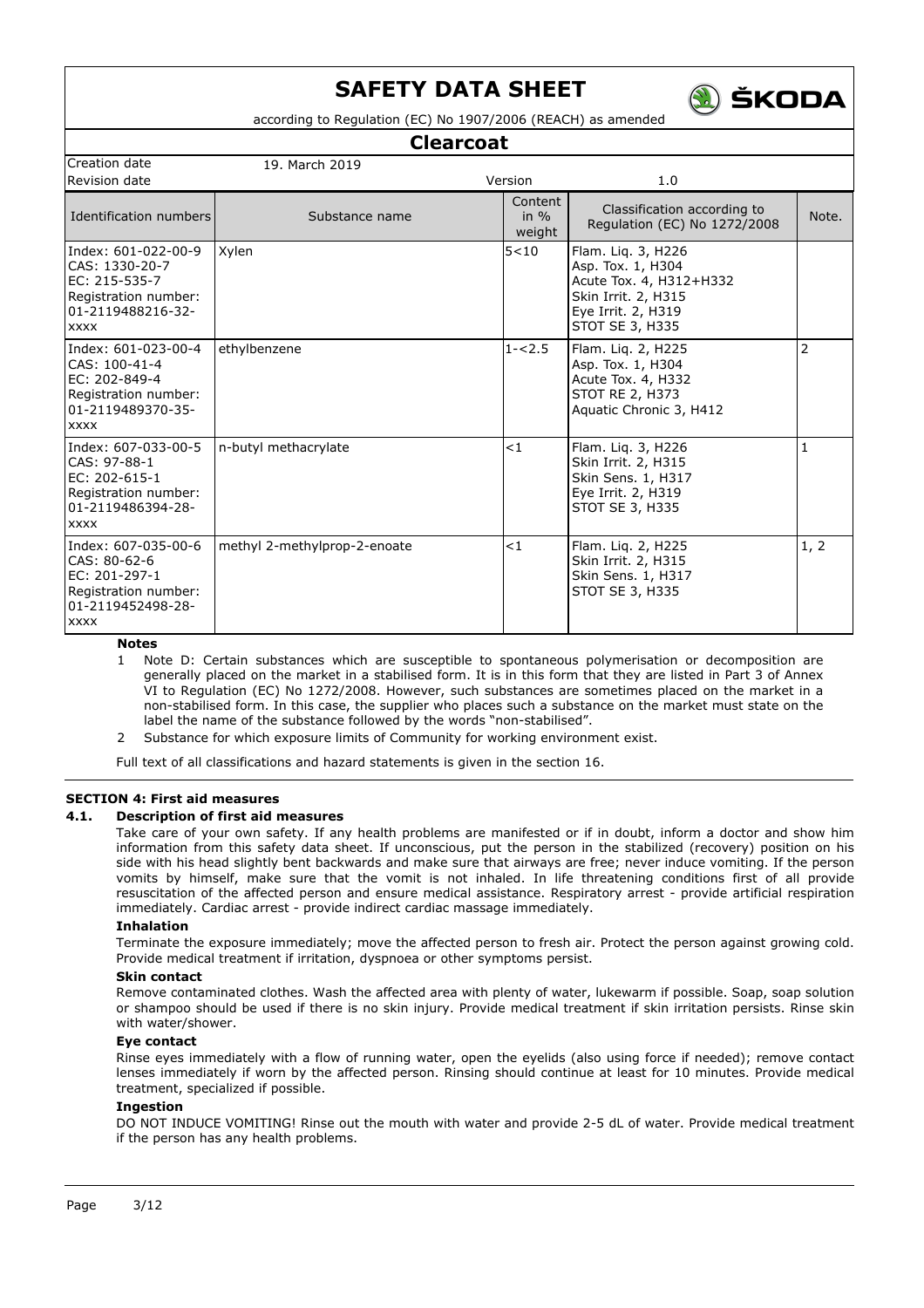

**A) ŠKODA** 

# **Clearcoat**

|      |                                         |                                                                                                                | Clearcoat |     |  |
|------|-----------------------------------------|----------------------------------------------------------------------------------------------------------------|-----------|-----|--|
|      | Creation date                           | 19. March 2019                                                                                                 |           |     |  |
|      | <b>Revision date</b>                    |                                                                                                                | Version   | 1.0 |  |
| 4.2. |                                         | Most important symptoms and effects, both acute and delayed                                                    |           |     |  |
|      | <b>Inhalation</b>                       |                                                                                                                |           |     |  |
|      |                                         | May cause drowsiness or dizziness.                                                                             |           |     |  |
|      | <b>Skin contact</b>                     |                                                                                                                |           |     |  |
|      | Not expected.                           |                                                                                                                |           |     |  |
|      | Eye contact                             |                                                                                                                |           |     |  |
|      | Causes serious eye irritation.          |                                                                                                                |           |     |  |
|      | Ingestion                               |                                                                                                                |           |     |  |
|      | Irritation, nausea.                     |                                                                                                                |           |     |  |
| 4.3. |                                         | Indication of any immediate medical attention and special treatment needed                                     |           |     |  |
|      | Symptomatic treatment.                  |                                                                                                                |           |     |  |
|      | <b>SECTION 5: Firefighting measures</b> |                                                                                                                |           |     |  |
| 5.1. | Extinguishing media                     |                                                                                                                |           |     |  |
|      |                                         | Suitable extinguishing media                                                                                   |           |     |  |
|      |                                         | Alcohol-resistant foam, carbon dioxide, powder, water spray jet, water mist.                                   |           |     |  |
|      |                                         | Unsuitable extinguishing media                                                                                 |           |     |  |
|      | Water - full jet.                       |                                                                                                                |           |     |  |
| 5.2. |                                         | Special hazards arising from the substance or mixture                                                          |           |     |  |
|      |                                         | In the event of fire, carbon menovide, carbon dievide and other texic gases may arise. Inhalation of hazardeus |           |     |  |

In the event of fire, carbon monoxide, carbon dioxide and other toxic gases may arise. Inhalation of hazardous degradation (pyrolysis) products may cause serious health damage.

#### **5.3. Advice for firefighters**

Self-Contained Breathing Apparatus (SCBA) with a chemical protection suit only where personal (close) contact is likely. Use a self-contained breathing apparatus and full-body protective clothing. Closed containers with the product near the fire should be cooled with water. Do not allow run-off of contaminated fire extinguishing material to enter drains or surface and ground water.

#### **SECTION 6: Accidental release measures**

#### **6.1. Personal precautions, protective equipment and emergency procedures**

Provide sufficient ventilation. Highly flammable liquid and vapour. Remove all ignition sources. Use personal protective equipment for work. Follow the instructions in the Sections 7 and 8. Do not inhale aerosols. Prevent contact with skin and eyes.

#### **6.2. Environmental precautions**

Prevent contamination of the soil and entering surface or ground water.

#### **6.3. Methods and material for containment and cleaning up**

Spilled product should be covered with suitable (non-flammable) absorbing material (sand, diatomaceous earth, earth and other suitable absorption materials); to be contained in well closed containers and removed as per the Section 13. In the event of leakage of the substantial amount of the product, inform fire brigade and other competent bodies. After removal of the product, wash the contaminated site with plenty of water. Do not use solvents.

#### **6.4. Reference to other sections**

See the Section 7, 8 and 13.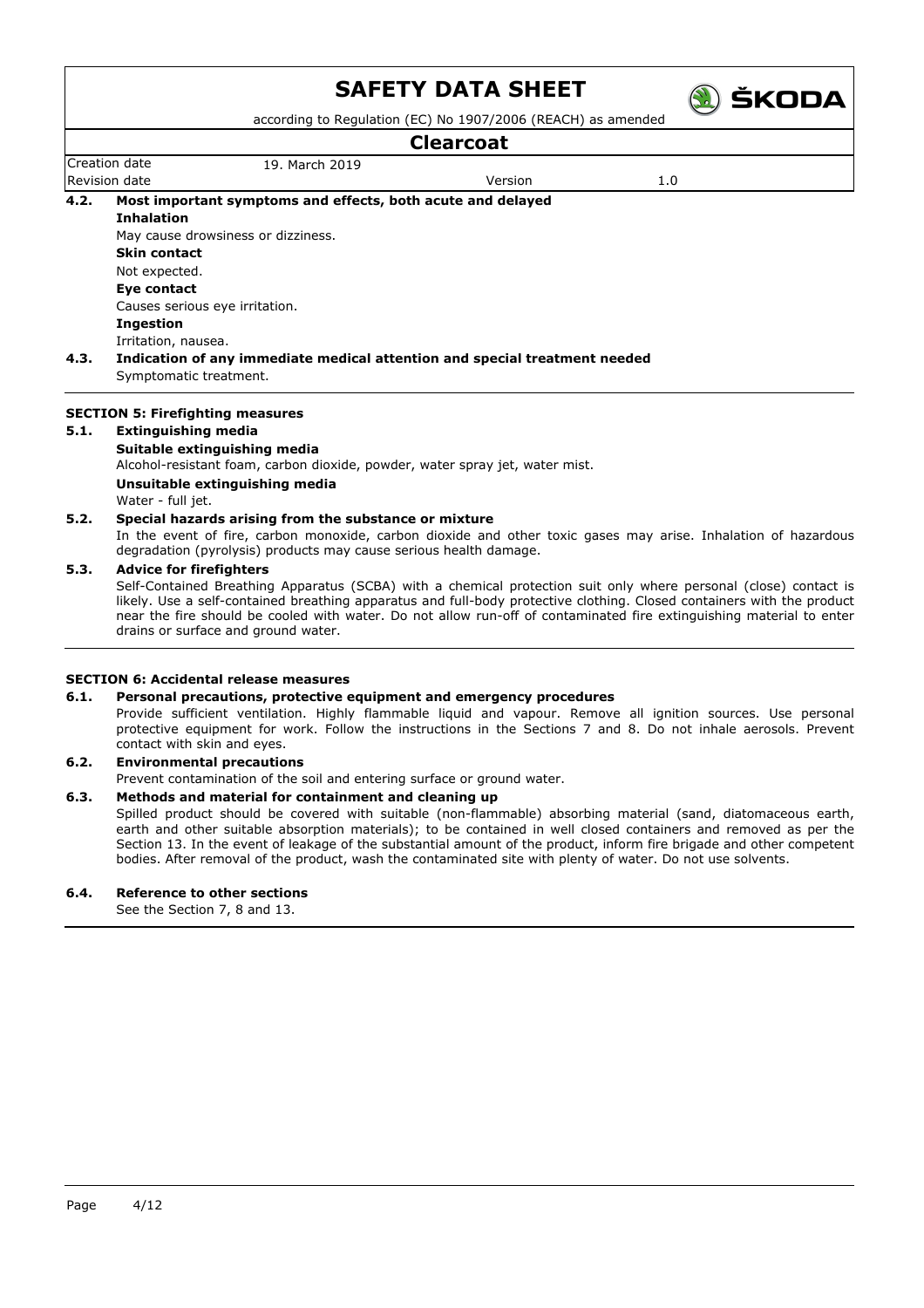according to Regulation (EC) No 1907/2006 (REACH) as amended

#### **Clearcoat**

Creation date 19. March 2019 Revision date **Network** 1.0

**ŠKODA** 

#### **SECTION 7: Handling and storage**

#### **7.1. Precautions for safe handling**

Prevent formation of gases and vapours in flammable or explosive concentrations and concentrations exceeding the occupational exposure limits. The product should be used only in the areas where it is not in contact with open fire and other ignition sources. Use non-sparking tools. Use of antistatic clothes and footwear is recommended. Do not inhale aerosols. Prevent contact with skin and eyes. No smoking. Use only non-sparking tools. Wash hands and exposed parts of the body thoroughly after handling. Use only outdoors or in a well-ventilated area. Use personal protective equipment as per Section 8. Observe valid legal regulations on safety and health protection. Ground/bond container and receiving equipment. Use explosion-proof electrical/ventilating/lighting equipment. Take precautionary measures against static discharge.

### **7.2. Conditions for safe storage, including any incompatibilities**

Store in tightly closed containers in cold, dry and well ventilated areas designated for this purpose. Do not expose to sunlight. Store locked up. Keep container tightly closed. Keep cool.

#### **The specific requirements or rules relating to the substance/mixture**

Solvent vapours are heavier than air and accumulate especially near the floor where they may form an explosive mixture with the air.

#### **7.3. Specific end use(s)** not available

#### **SECTION 8: Exposure controls/personal protection**

#### **8.1. Control parameters**

The mixture contains substances for which occupational exposure limits are set.

#### **European Union**

| Substance name (component)                       | <b>Type</b> | Time of<br>exposure | Value                  | <b>Note</b> | Source           |
|--------------------------------------------------|-------------|---------------------|------------------------|-------------|------------------|
|                                                  | <b>OEL</b>  | 8 hours             | 734 mg/m <sup>3</sup>  |             |                  |
|                                                  | OEL         | 8 hours             | 200 ppm                |             | <b>EU limits</b> |
| ethyl acetate (CAS: 141-78-6)                    | OEL         | Short-term          | 1468 mg/m <sup>3</sup> |             |                  |
|                                                  | OEL         | Short-term          | 400 ppm                |             |                  |
|                                                  | OEL         | 8 hours             | 442 mg/m <sup>3</sup>  |             |                  |
|                                                  | <b>OEL</b>  | 8 hours             | $100$ ppm              |             |                  |
|                                                  | <b>OEL</b>  | Short-term          | 884 mg/m <sup>3</sup>  |             |                  |
|                                                  | OEL         | Short-term          | 200 ppm                |             |                  |
| ethylbenzene (CAS: 100-41-4)                     | OEL         | 8 hours             | 442 mg/m <sup>3</sup>  | skin        | <b>EU limits</b> |
|                                                  | OEL         | 8 hours             | $100$ ppm              | skin        |                  |
|                                                  | OEL         | Short-term          | 884 mg/m <sup>3</sup>  | skin        |                  |
|                                                  | OEL         | Short-term          | 200 ppm                | skin        |                  |
|                                                  | OEL         | 8 hours             | - $mq/m3$              |             |                  |
| methyl 2-methylprop-2-enoate<br>$(CAS: 80-62-6)$ | <b>OEL</b>  | 8 hours             | 50 ppm                 |             | EU limits        |
|                                                  | OEL         | Short-term          | $100$ ppm              |             |                  |

#### **United Kingdom of Great Britain and Northern Ireland**

| Substance name (component)          | Type       | Time of<br>exposure | Value                 | <b>Note</b> | Source |
|-------------------------------------|------------|---------------------|-----------------------|-------------|--------|
|                                     | WEL        | 8 hours             | 724 mg/m <sup>3</sup> |             |        |
| n-butyl acetate (CAS: 123-86-<br>4) | <b>WEL</b> | Short-term          | 966 mg/m <sup>3</sup> |             | Gestis |
|                                     | WEL        | 8 hours             | 150 ppm               |             |        |
|                                     | WEL        | Short-term          | 200 ppm               |             |        |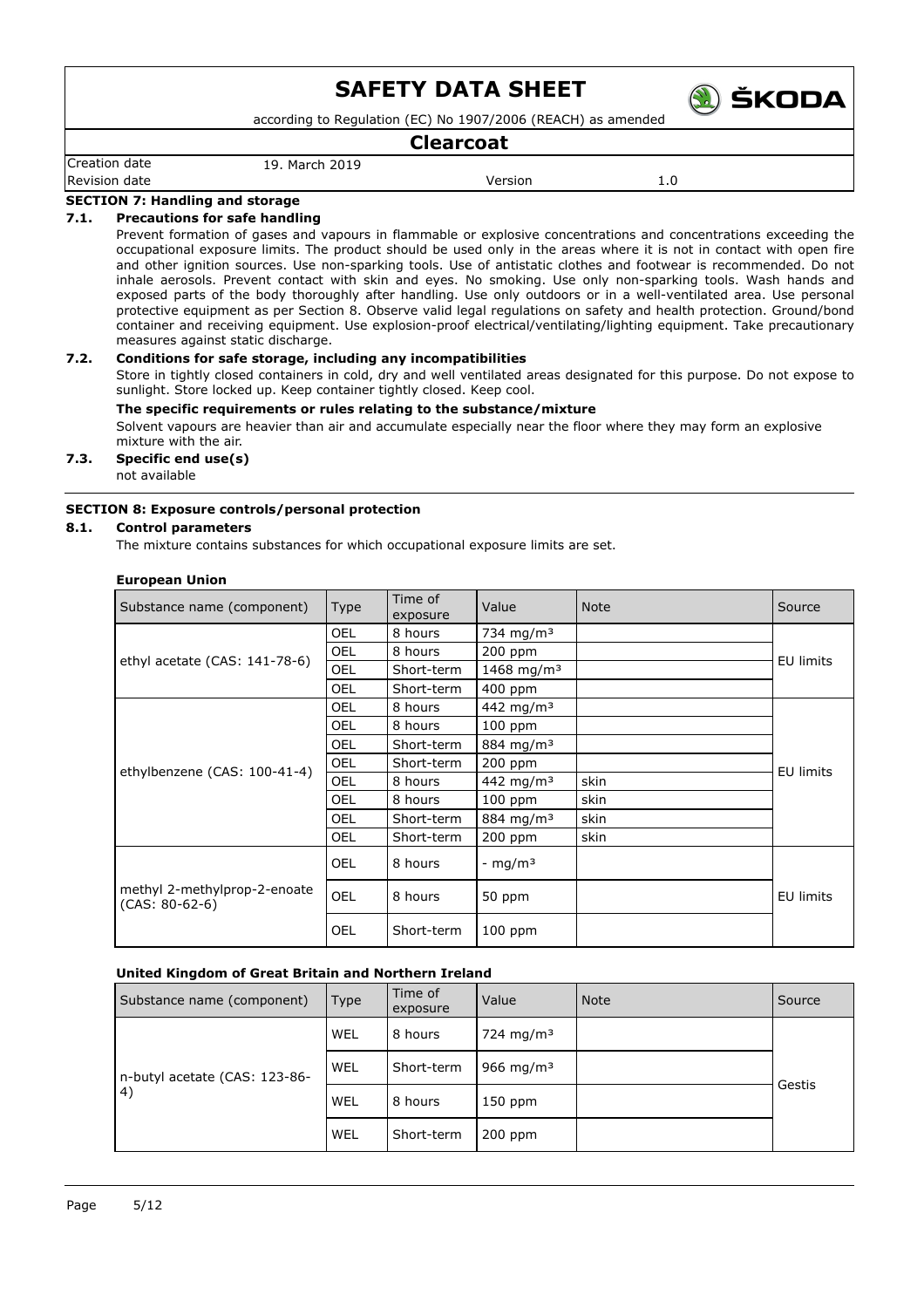

according to Regulation (EC) No 1907/2006 (REACH) as amended

**Clearcoat**

Creation date 19. March 2019

**Revision date Version** 1.0

# **United Kingdom of Great Britain and Northern Ireland**

| Substance name (component)    | <b>Type</b> | Time of<br>exposure | Value                  | <b>Note</b>                                                                                                                                                            | Source     |  |
|-------------------------------|-------------|---------------------|------------------------|------------------------------------------------------------------------------------------------------------------------------------------------------------------------|------------|--|
| n-butyl acetate (CAS: 123-86- | WEL         | 15 minutes          | 966 mg/m <sup>3</sup>  |                                                                                                                                                                        | <b>GBR</b> |  |
| 4)                            | <b>WEL</b>  | 15 minutes          | 200 ppm                |                                                                                                                                                                        |            |  |
|                               | WEL         | 8 hours             | 730 mg/m <sup>3</sup>  |                                                                                                                                                                        |            |  |
|                               | WEL         | Short-term          | 1460 mg/m <sup>3</sup> |                                                                                                                                                                        | Gestis     |  |
| ethyl acetate (CAS: 141-78-6) | WEL         | 8 hours             | 200 ppm                |                                                                                                                                                                        |            |  |
|                               | WEL         | Short-term          | 400 ppm                |                                                                                                                                                                        |            |  |
|                               | WEL         | 15 minutes          | 400 ppm                |                                                                                                                                                                        | <b>GBR</b> |  |
|                               | WEL         | 8 hours             | 441 mg/m <sup>3</sup>  |                                                                                                                                                                        | Gestis     |  |
|                               | WEL         | Short-term          | 552 mg/m <sup>3</sup>  |                                                                                                                                                                        |            |  |
|                               | WEL         | 8 hours             | 100 ppm                |                                                                                                                                                                        |            |  |
|                               | WEL         | Short-term          | 125 ppm                |                                                                                                                                                                        |            |  |
| ethylbenzene (CAS: 100-41-4)  | <b>WEL</b>  | 8 hours             | 441 mg/m <sup>3</sup>  | Can be absorbed through the<br>skin. The assigned<br>substances are those for<br>which there are concerns<br>that dermal absorption will<br>lead to systemic toxicity. |            |  |
|                               | <b>WEL</b>  | 15 minutes          | 552 mg/m <sup>3</sup>  | Can be absorbed through the<br>skin. The assigned<br>substances are those for<br>which there are concerns<br>that dermal absorption will<br>lead to systemic toxicity. |            |  |
|                               | <b>WEL</b>  | 8 hours             | $100$ ppm              | Can be absorbed through the<br>skin. The assigned<br>substances are those for<br>which there are concerns<br>that dermal absorption will<br>lead to systemic toxicity. | <b>GBR</b> |  |
|                               | <b>WEL</b>  | 15 minutes          | 125 ppm                | Can be absorbed through the<br>skin. The assigned<br>substances are those for<br>which there are concerns<br>that dermal absorption will<br>lead to systemic toxicity. |            |  |
|                               | WEL         | 8 hours             | 208 mg/m <sup>3</sup>  |                                                                                                                                                                        |            |  |
|                               | WEL         | Short-term          | 416 mg/m <sup>3</sup>  |                                                                                                                                                                        |            |  |
| methyl 2-methylprop-2-enoate  | WEL         | 8 hours             | 50 ppm                 |                                                                                                                                                                        | Gestis     |  |
| $(CAS: 80-62-6)$              | WEL         | Short-term          | $100$ ppm              |                                                                                                                                                                        |            |  |
|                               | <b>WEL</b>  | 15 minutes          | 416 mg/m <sup>3</sup>  |                                                                                                                                                                        |            |  |
|                               | WEL         | 15 minutes          | 100 ppm                |                                                                                                                                                                        | <b>GBR</b> |  |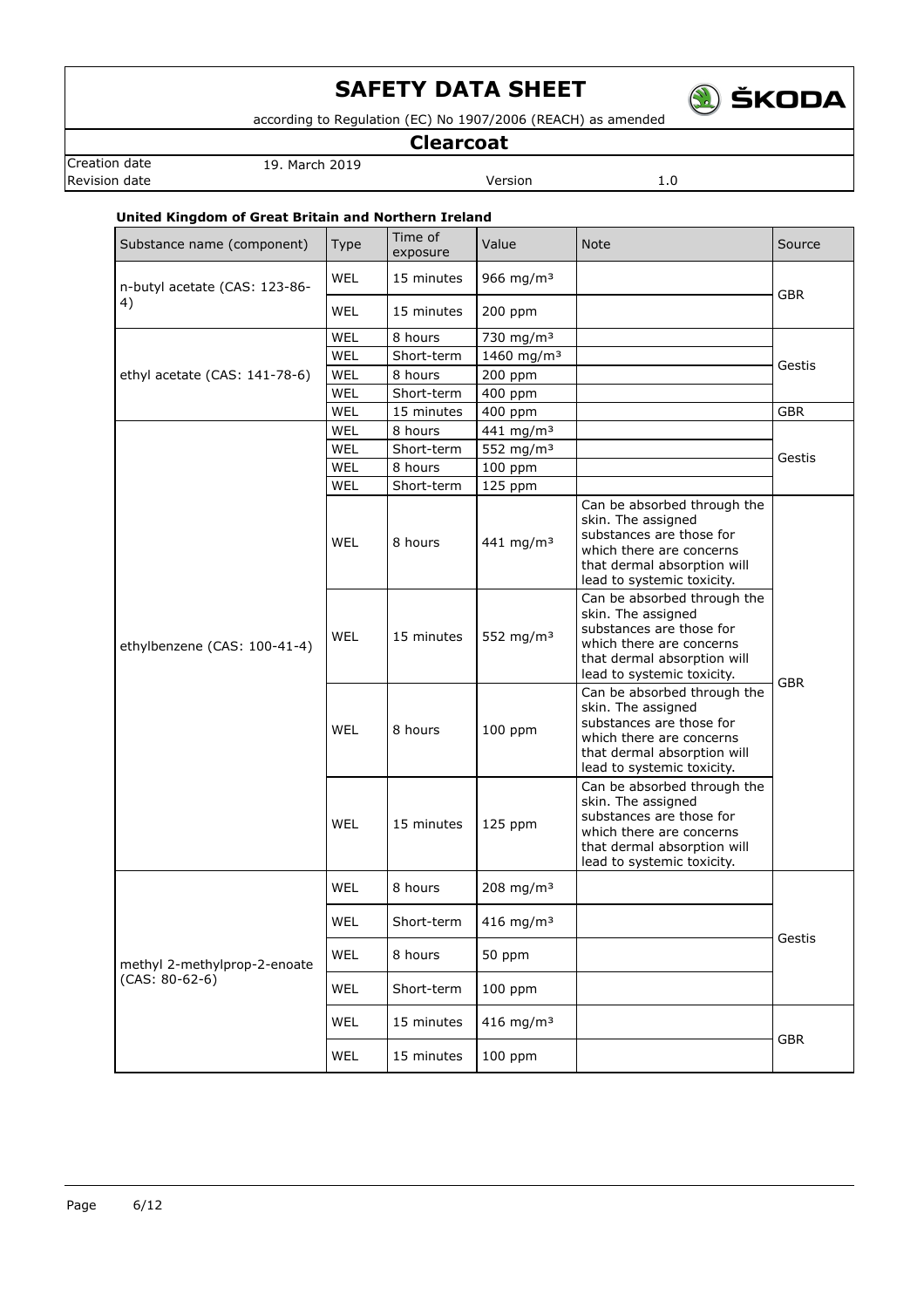

according to Regulation (EC) No 1907/2006 (REACH) as amended

### **Clearcoat**

| Creation date | 19. March 2019 |         |     |
|---------------|----------------|---------|-----|
| Revision date |                | Version | 0.ء |

#### **8.2. Exposure controls**

Follow the usual measures intended for health protection at work and especially for good ventilation. This can be achieved only by local suction or efficient general ventilation. If exposure limits cannot be observed in this mode, suitable protection of airways must be used. Do not eat, drink and smoke during work. Wash your hands thoroughly with water and soap after work and before breaks for a meal and rest.

#### **Eye/face protection**

# Protective goggles.

**Skin protection**

Hand protection: Protective gloves resistant to the product. Contaminated skin should be washed thoroughly.

# **Respiratory protection**

Halfmask with a filter against organic vapours or a self-contained breathing apparatus as appropriate if exposure limit values of substances are exceeded or in a poorly ventilated environment.

**Thermal hazard**

#### Not available.

#### **Environmental exposure controls**

Observe usual measures for protection of the environment, see Section 6.2.

#### **SECTION 9: Physical and chemical properties**

#### **9.1. Information on basic physical and chemical properties**

|      | Appearance                                                       | liquid                                                                                        |
|------|------------------------------------------------------------------|-----------------------------------------------------------------------------------------------|
|      | Physical state                                                   | liquid at 20°C                                                                                |
|      | color                                                            | colourless                                                                                    |
|      | Odour                                                            | characteristic                                                                                |
|      | Odour threshold                                                  | data not available                                                                            |
|      | рH                                                               | data not available                                                                            |
|      | Melting point/freezing point                                     | data not available                                                                            |
|      | Initial boiling point and boiling range                          | 77-78 °C                                                                                      |
|      | Flash point                                                      | $-1$ °C                                                                                       |
|      | Evaporation rate                                                 | data not available                                                                            |
|      | Flammability (solid, gas)                                        | Highly flammable liquid and vapour.                                                           |
|      | Upper/lower flammability or explosive limits                     |                                                                                               |
|      | flammability limits                                              | data not available                                                                            |
|      | explosive limits                                                 |                                                                                               |
|      | bottom                                                           | 1.2%                                                                                          |
|      | upper                                                            | 7.5%                                                                                          |
|      | Vapour pressure                                                  | 10.7 hPa at 20 °C                                                                             |
|      | Vapour density                                                   | data not available                                                                            |
|      | Relative density                                                 | data not available                                                                            |
|      | Solubility(ies)                                                  |                                                                                               |
|      | solubility in water                                              | insoluble                                                                                     |
|      | solubility in fats                                               | data not available                                                                            |
|      | Partition coefficient: n-octanol/water                           | data not available                                                                            |
|      | Auto-ignition temperature                                        | data not available                                                                            |
|      | Decomposition temperature                                        | data not available                                                                            |
|      | Viscosity                                                        | data not available                                                                            |
|      | Explosive properties                                             | The product does not have explosive properties but can be<br>explosive when blended with air. |
|      | Oxidising properties                                             | data not available                                                                            |
| 9.2. | <b>Other information</b>                                         |                                                                                               |
|      | Density                                                          | 0.99 g/cm <sup>3</sup> at 20 °C                                                               |
|      | ignition temperature                                             | 370 °C                                                                                        |
|      | content of organic solvents (VOC)                                | 53.6 %                                                                                        |
|      | solid content (dry matter)                                       | 42.9 % volume                                                                                 |
|      | VOC limit value                                                  | cat. B (e) : 840 g/l                                                                          |
|      | Max. VOC content in the product in its ready to use<br>condition | 56.06 %                                                                                       |
|      |                                                                  |                                                                                               |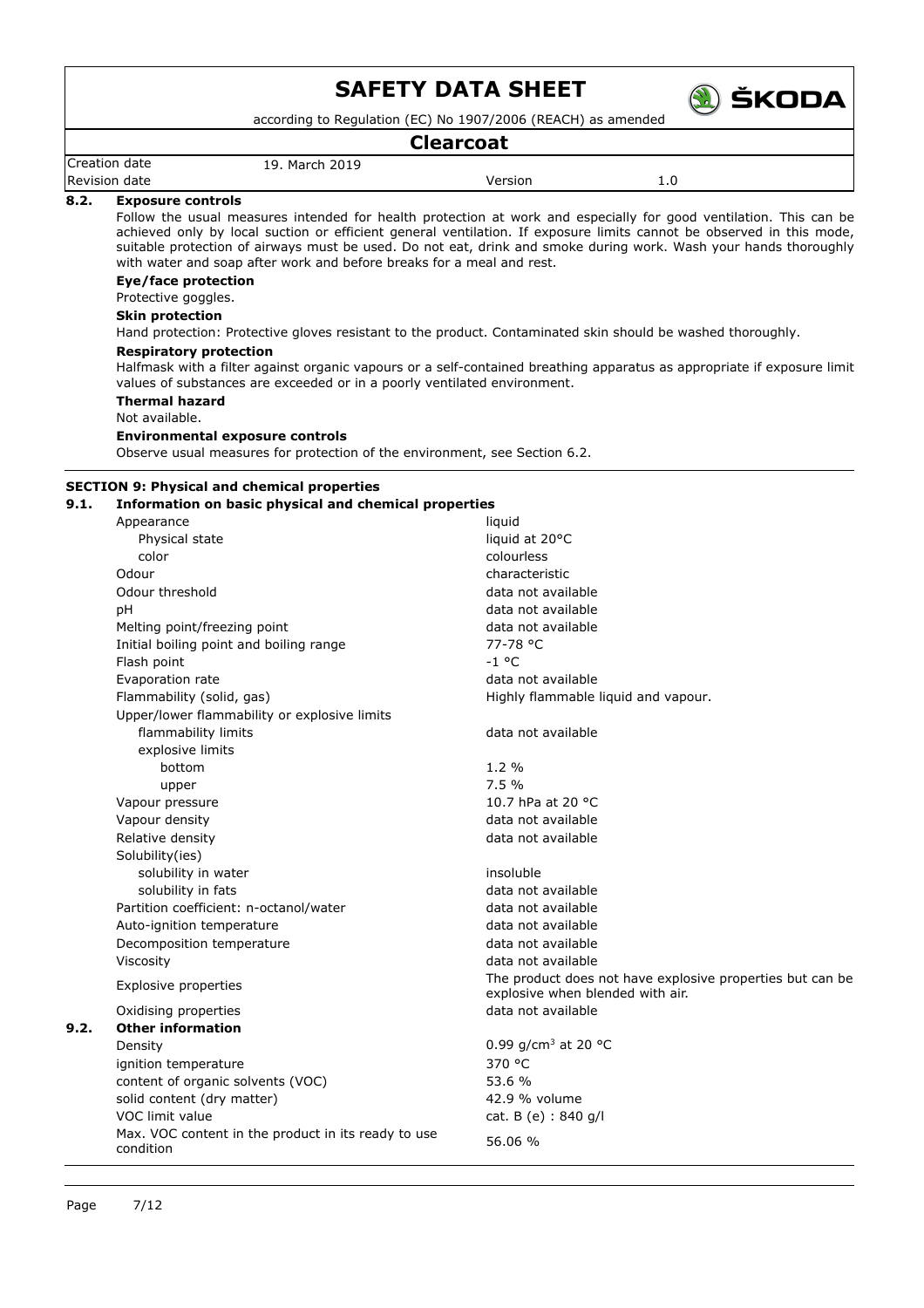

according to Regulation (EC) No 1907/2006 (REACH) as amended

|                |                                                           | <b>Clearcoat</b>                                                                                                                                                                                                                                          |                                                                                                             |                                                                                                                                                                                                                                   |
|----------------|-----------------------------------------------------------|-----------------------------------------------------------------------------------------------------------------------------------------------------------------------------------------------------------------------------------------------------------|-------------------------------------------------------------------------------------------------------------|-----------------------------------------------------------------------------------------------------------------------------------------------------------------------------------------------------------------------------------|
|                | 19. March 2019                                            |                                                                                                                                                                                                                                                           |                                                                                                             |                                                                                                                                                                                                                                   |
|                |                                                           | Version                                                                                                                                                                                                                                                   | 1.0                                                                                                         |                                                                                                                                                                                                                                   |
|                |                                                           |                                                                                                                                                                                                                                                           |                                                                                                             |                                                                                                                                                                                                                                   |
| Reactivity     |                                                           |                                                                                                                                                                                                                                                           |                                                                                                             |                                                                                                                                                                                                                                   |
| not available  |                                                           |                                                                                                                                                                                                                                                           |                                                                                                             |                                                                                                                                                                                                                                   |
|                |                                                           |                                                                                                                                                                                                                                                           |                                                                                                             |                                                                                                                                                                                                                                   |
|                |                                                           |                                                                                                                                                                                                                                                           |                                                                                                             |                                                                                                                                                                                                                                   |
|                |                                                           |                                                                                                                                                                                                                                                           |                                                                                                             |                                                                                                                                                                                                                                   |
| Unknown.       |                                                           |                                                                                                                                                                                                                                                           |                                                                                                             |                                                                                                                                                                                                                                   |
|                |                                                           |                                                                                                                                                                                                                                                           |                                                                                                             |                                                                                                                                                                                                                                   |
| against frost. |                                                           |                                                                                                                                                                                                                                                           |                                                                                                             |                                                                                                                                                                                                                                   |
|                |                                                           |                                                                                                                                                                                                                                                           |                                                                                                             |                                                                                                                                                                                                                                   |
|                |                                                           |                                                                                                                                                                                                                                                           |                                                                                                             |                                                                                                                                                                                                                                   |
|                |                                                           |                                                                                                                                                                                                                                                           |                                                                                                             |                                                                                                                                                                                                                                   |
|                |                                                           |                                                                                                                                                                                                                                                           |                                                                                                             |                                                                                                                                                                                                                                   |
|                | Creation date<br>Revision date<br>10.1.<br>10.2.<br>10.4. | <b>SECTION 10: Stability and reactivity</b><br><b>Chemical stability</b><br><b>Possibility of hazardous reactions</b><br><b>Conditions to avoid</b><br>Incompatible materials<br><b>Hazardous decomposition products</b><br>high temperature and in fire. | The product is stable under normal conditions.<br>Protect against strong acids, bases and oxidizing agents. | The product is stable and no degradation occurs under normal use. Protect against flames, sparks, overheating and<br>Not developed under normal uses. Dangerous outcomes such as carbon monoxide and carbon dioxide are formed at |

### **SECTION 11: Toxicological information**

### **11.1. Information on toxicological effects**

No toxicological data is available for the mixture.

#### **Acute toxicity**

Based on available data the classification criteria are not met.

Clearcoat

| Route of exposure Parameter |                  | Value               | Time of<br>exposure | <b>Species</b> | Sex | Determining<br>method |
|-----------------------------|------------------|---------------------|---------------------|----------------|-----|-----------------------|
| Oral                        | LD50             | 4300 mg/kg          |                     | Rat            |     | Expert opinion        |
| Dermal                      | LD50             | 2000 mg/kg          |                     | Rabbit         |     | Expert opinion        |
| Inhalation                  | LC <sub>50</sub> | $21.7 \text{ mg/l}$ | 4 hour              | Rat            |     | Expert opinion        |

#### **Skin corrosion/irritation**

Based on available data the classification criteria are not met.

#### **Serious eye damage/irritation**

Causes serious eye irritation.

#### **Respiratory or skin sensitisation**

Based on available data the classification criteria are not met.

#### **Germ cell mutagenicity**

Based on available data the classification criteria are not met.

#### **Carcinogenicity**

Based on available data the classification criteria are not met.

#### **Reproductive toxicity**

Based on available data the classification criteria are not met.

# **Toxicity for specific target organ - single exposure**

May cause drowsiness or dizziness.

#### **Toxicity for specific target organ - repeated exposure**

Based on available data the classification criteria are not met.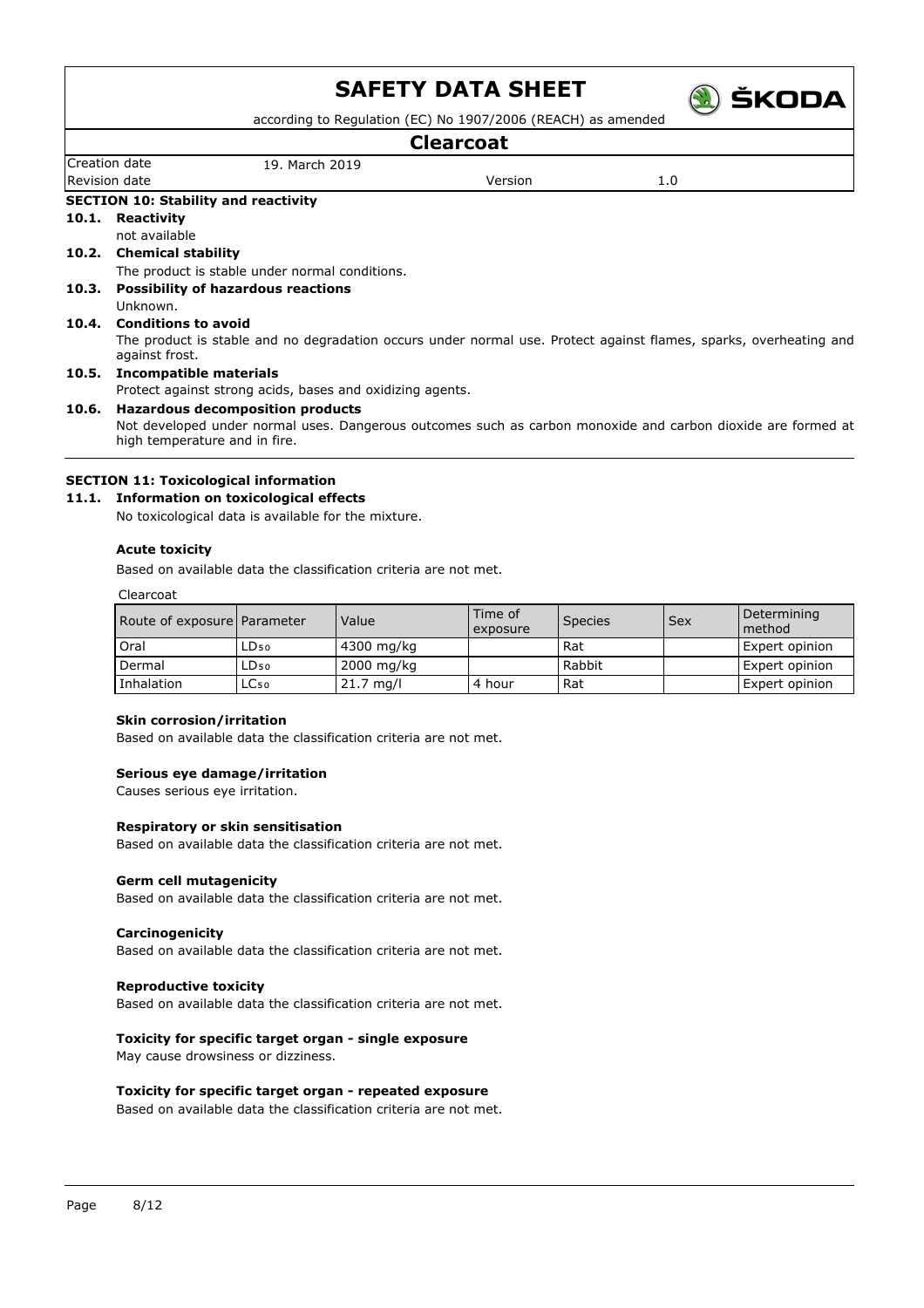

according to Regulation (EC) No 1907/2006 (REACH) as amended

### **Clearcoat**

|                         |                     | ---------- |                      |  |
|-------------------------|---------------------|------------|----------------------|--|
| <b>Creation</b><br>date | 2019<br>March<br>19 |            |                      |  |
| <b>Revision</b><br>date |                     | ersior/    | <b>L.U</b><br>$\sim$ |  |
|                         |                     |            |                      |  |

#### **Aspiration hazard**

Inhalation of solvent vapors above values exceeding exposure limits for working environment may result in acute inhalation poisoning, depending on the level of concentration and exposure time. Based on available data the classification criteria are not met.

# **SECTION 12: Ecological information**

### **12.1. Toxicity**

#### **Acute toxicity**

Clearcoat

| <b>Parameter</b> | Value     | Time of exposure | <b>Species</b>                            |            | Environment Determining |
|------------------|-----------|------------------|-------------------------------------------|------------|-------------------------|
| IC <sub>50</sub> | 1570 µg/l | 96 hour          | <b>Fishes</b><br>(Oncorhynchus<br>mykiss) | Freshwater | Expert opinion          |

- **12.2. Persistence and degradability** Data not available.
- **12.3. Bioaccumulative potential** Not available.

#### **12.4. Mobility in soil**

Not available.

#### **12.5. Results of PBT and vPvB assessment**

Product does not contain any substance meeting the criteria for PBT or vPvB in accordance with the Annex XIII of Regulation (EC) No 1907/2006 (REACH) as amended.

**12.6. Other adverse effects**

Not available.

#### **SECTION 13: Disposal considerations**

#### **13.1. Waste treatment methods**

Hazard of environmental contamination; dispose of the waste in accordance with the local and/or national regulations. Proceed in accordance with valid regulations on waste disposal. Any unused product and contaminated packaging should be put in labelled containers for waste collection and submitted for disposal to a person authorised for waste removal (a specialized company) that is entitled for such activity. Do not empty unused product in drainage systems. The product must not be disposed of with municipal waste. Empty containers may be used at waste incinerators to produce energy or deposited in a dump with appropriate classification. Perfectly cleaned containers can be submitted for recycling.

#### **Waste management legislation**

Directive 2008/98/EC of the European Parliament and of the Council of 19 November 2008 on waste, as amended. Decision 2000/532/EC establishing a list of wastes, as amended.

#### **Waste type code**

08 01 11 waste paint and varnish containing organic solvents or other dangerous substances

**Packaging waste type code**

15 01 10 packaging containing residues of or contaminated by dangerous substances

#### **SECTION 14: Transport information**

#### **14.1. UN number**

UN 1263

**14.2. UN proper shipping name** PAINT

### **14.3. Transport hazard class(es)**

### 3 Flammable liquids

#### **14.4. Packing group**

II - substances presenting medium danger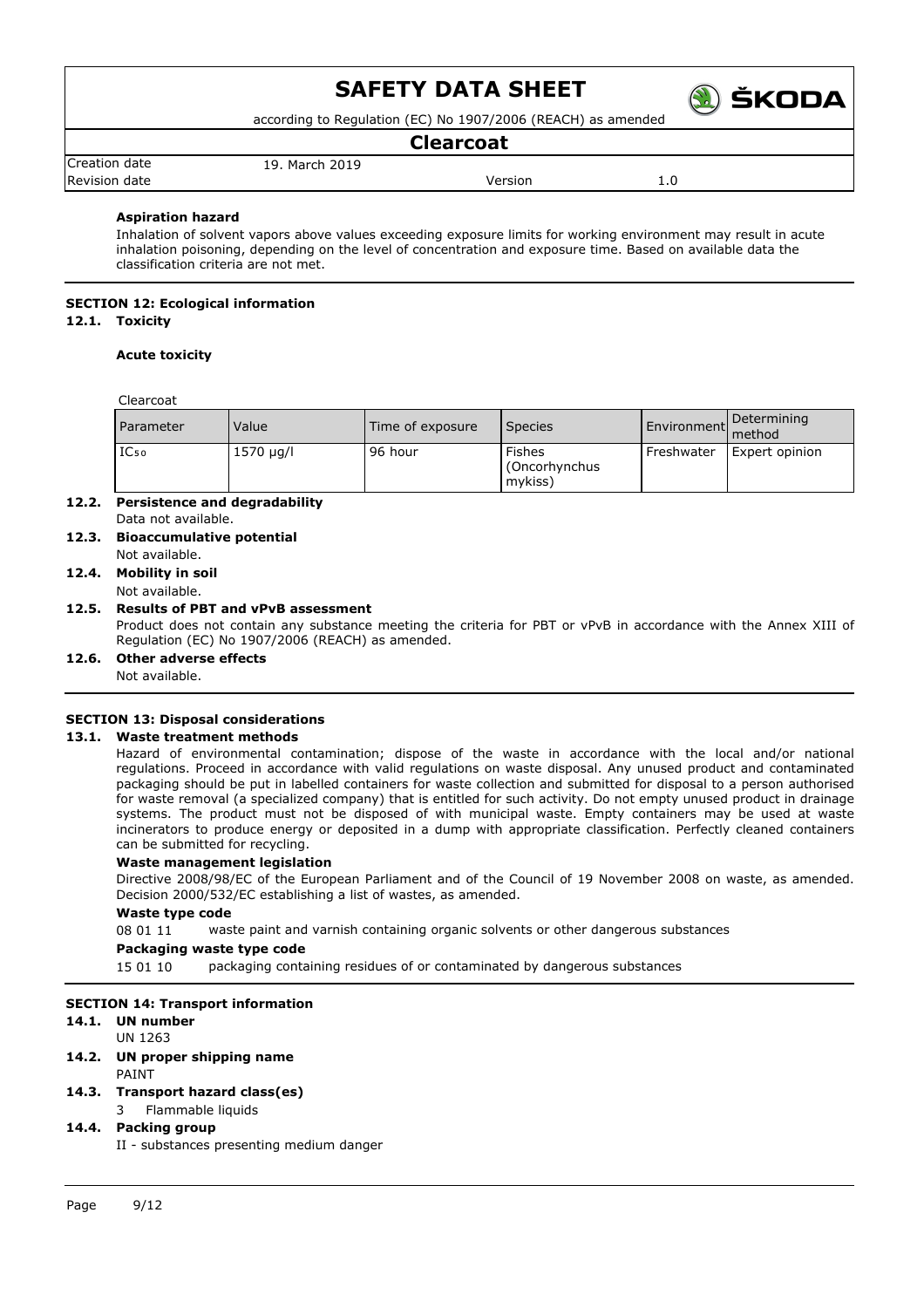|       |                                                                    | <b>SAFETY DATA SHEET</b>                                     | <b>SKODA</b> |  |
|-------|--------------------------------------------------------------------|--------------------------------------------------------------|--------------|--|
|       |                                                                    | according to Regulation (EC) No 1907/2006 (REACH) as amended |              |  |
|       |                                                                    | <b>Clearcoat</b>                                             |              |  |
|       | Creation date<br>19. March 2019                                    |                                                              |              |  |
|       | Revision date                                                      | Version                                                      | 1.0          |  |
| 14.5. | <b>Environmental hazards</b>                                       |                                                              |              |  |
|       | No.                                                                |                                                              |              |  |
|       | 14.6. Special precautions for user                                 |                                                              |              |  |
|       | Reference in the Sections 4 to 8.                                  |                                                              |              |  |
| 14.7. | Transport in bulk according to Annex II of Marpol and the IBC Code |                                                              |              |  |
|       | not available                                                      |                                                              |              |  |
|       | <b>Additional information</b>                                      |                                                              |              |  |
|       | (Kemler Code)<br>Hazard identification No.<br>33                   |                                                              |              |  |
|       | UN number                                                          | 1263                                                         |              |  |
|       | Classification code                                                | F <sub>1</sub>                                               |              |  |
|       | Safety signs                                                       | 3                                                            |              |  |
|       |                                                                    |                                                              |              |  |
|       | Road transport - ADR                                               |                                                              |              |  |
|       | Limited quantities                                                 | 5L                                                           |              |  |
|       | Sign                                                               |                                                              |              |  |
|       |                                                                    |                                                              |              |  |
|       | Air transport - ICAO/IATA                                          |                                                              |              |  |
|       | Packaging instructions passenger                                   | 353                                                          |              |  |
|       | Cargo packaging instructions                                       | 364                                                          |              |  |
|       | <b>Marine transport - IMDG</b>                                     |                                                              |              |  |
|       | EmS (emergency plan)                                               | $F-E$ , S-E                                                  |              |  |
|       | <b>MFAG</b>                                                        | 310                                                          |              |  |
|       | Marine Pollutant                                                   | No                                                           |              |  |

#### **SECTION 15: Regulatory information**

#### **15.1. Safety, health and environmental regulations/legislation specific for the substance or mixture**

Regulation (EC) No. 1907/2006 of the European Parliament and of the Council of 18th December 2006 concerning the Registration, Evaluation, Authorisation and Restriction of Chemicals (REACH), establishing the European Chemicals Agency, amending Directive 1999/45/EC and repealing Council Regulation (EEC) No. 793/93 and Commission Regulation (EC) No. 1488/94 as well as Council Directive 76/769/EEC and Commission Directives 91/155/EEC, 93/67/EEC, 93/105/EC and 2000/21/EC, as amended. Regulation (EC) No. 1272/2008 of the European Parliament and of the Council of 16th December 2008 on classification, labelling and packaging of substances and mixtures, amending and repealing Directives 67/548/EEC and 1999/45/EC, and amending Regulation (EC) No. 1907/2006, as amended.

**15.2. Chemical safety assessment** not available

#### **SECTION 16: Other information**

| A list of standard risk phrases used in the safety data sheet |  |  |
|---------------------------------------------------------------|--|--|
| Highly flammable liquid and vapour.                           |  |  |
| Flammable liquid and vapour.                                  |  |  |
| May be fatal if swallowed and enters airways.                 |  |  |
| Causes skin irritation.                                       |  |  |
| May cause an allergic skin reaction.                          |  |  |
| Causes serious eye irritation.                                |  |  |
| Harmful if inhaled.                                           |  |  |
| May cause respiratory irritation.                             |  |  |
|                                                               |  |  |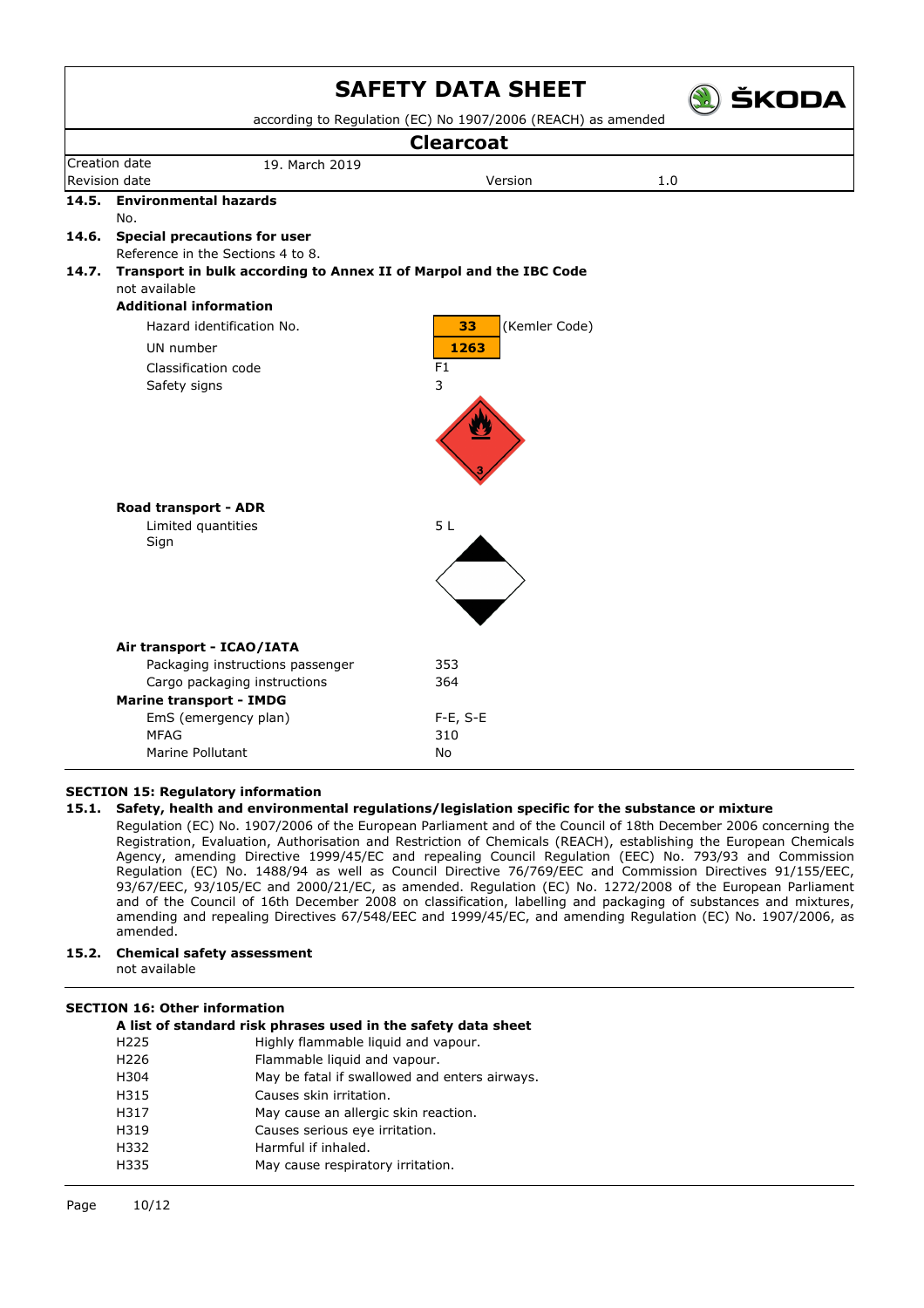

according to Regulation (EC) No 1907/2006 (REACH) as amended

## **Clearcoat**

| Clearcoat        |                                                                                                                                     |  |  |  |
|------------------|-------------------------------------------------------------------------------------------------------------------------------------|--|--|--|
| Creation date    | 19. March 2019                                                                                                                      |  |  |  |
| Revision date    | Version<br>1.0                                                                                                                      |  |  |  |
| H336             | May cause drowsiness or dizziness.                                                                                                  |  |  |  |
| H373             | May cause damage to organs through prolonged or repeated exposure.                                                                  |  |  |  |
| H412             | Harmful to aquatic life with long lasting effects.                                                                                  |  |  |  |
| H312+H332        | Harmful in contact with skin or if inhaled.                                                                                         |  |  |  |
|                  | Guidelines for safe handling used in the safety data sheet                                                                          |  |  |  |
| P101             | If medical advice is needed, have product container or label at hand.                                                               |  |  |  |
| P102             | Keep out of reach of children.                                                                                                      |  |  |  |
| P210             | Keep away from heat, hot surfaces, sparks, open flames and other ignition sources. No<br>smoking.                                   |  |  |  |
| P271             | Use only outdoors or in a well-ventilated area.                                                                                     |  |  |  |
| P405             | Store locked up.                                                                                                                    |  |  |  |
| P501             | Dispose of contents/container to in accordance with local/regional/national/international<br>regulations.                           |  |  |  |
| P261             | Avoid breathing mist/vapours/spray.                                                                                                 |  |  |  |
| P280             | Wear protective gloves/protective clothing.                                                                                         |  |  |  |
| P303+P361+P353   | IF ON SKIN (or hair): Take off immediately all contaminated clothing. Rinse skin with<br>water or shower.                           |  |  |  |
| P305+P351+P338   | IF IN EYES: Rinse cautiously with water for several minutes. Remove contact lenses, if<br>present and easy to do. Continue rinsing. |  |  |  |
| P312             | Call a POISON CENTER if you feel unwell.                                                                                            |  |  |  |
| P337+P313        | If eye irritation persists: Get medical advice/attention.                                                                           |  |  |  |
|                  | A list of additional standard phrases used in the safety data sheet                                                                 |  |  |  |
| <b>EUH 066</b>   | Repeated exposure may cause skin dryness or cracking.                                                                               |  |  |  |
| <b>EUH 208</b>   | Contains n-butyl methacrylate, methyl 2-methylprop-2-enoate. May produce an allergic<br>reaction.                                   |  |  |  |
|                  | Other important information about human health protection                                                                           |  |  |  |
|                  | The product must not be - unless specifically approved by the manufacturer/importer - used for purposes other than                  |  |  |  |
|                  | as per the Section 1. The user is responsible for adherence to all related health protection regulations.                           |  |  |  |
|                  | Key to abbreviations and acronyms used in the safety data sheet                                                                     |  |  |  |
| ADR              | European agreement concerning the international carriage of dangerous goods by road                                                 |  |  |  |
| <b>BCF</b>       | <b>Bioconcentration Factor</b>                                                                                                      |  |  |  |
| CAS              | <b>Chemical Abstracts Service</b>                                                                                                   |  |  |  |
| <b>CLP</b>       | Regulation (EC) No 1272/2008 on classification, labelling and packaging of substance and<br>mixtures                                |  |  |  |
| DNEL             | Derived no-effect level                                                                                                             |  |  |  |
| EC.              | Identification code for each substance listed in EINECS                                                                             |  |  |  |
| EC <sub>50</sub> | Concentration of a substance when it is affected 50% of the population                                                              |  |  |  |
| <b>EINECS</b>    | European Inventory of Existing Commercial Chemical Substances                                                                       |  |  |  |
| EmS              | Emergency plan                                                                                                                      |  |  |  |
| EU               | European Union                                                                                                                      |  |  |  |
| <b>IATA</b>      | <b>International Air Transport Association</b>                                                                                      |  |  |  |
| <b>IBC</b>       | International Code For The Construction And Equipment of Ships Carrying Dangerous<br>Chemicals                                      |  |  |  |
| IC <sub>50</sub> | Concentration causing 50% blockade                                                                                                  |  |  |  |
| ICAO             | International Civil Aviation Organization                                                                                           |  |  |  |
| <b>IMDG</b>      | <b>International Maritime Dangerous Goods</b>                                                                                       |  |  |  |
| <b>INCI</b>      | International Nomenclature of Cosmetic Ingredients                                                                                  |  |  |  |
| <b>ISO</b>       | International Organization for Standardization                                                                                      |  |  |  |
| <b>IUPAC</b>     | International Union of Pure and Applied Chemistry                                                                                   |  |  |  |
| LC <sub>50</sub> | Lethal concentration of a substance in which it can be expected death of 50% of the<br>population                                   |  |  |  |
| LD <sub>50</sub> | Lethal dose of a substance in which it can be expected death of 50% of the population                                               |  |  |  |
| <b>LOAEC</b>     | Lowest observed adverse effect concentration                                                                                        |  |  |  |
| <b>LOAEL</b>     | Lowest observed adverse effect level                                                                                                |  |  |  |
| log Kow          | Octanol-water partition coefficient                                                                                                 |  |  |  |
| MARPOL           | International Convention for the Prevention of Pollution From Ships                                                                 |  |  |  |
| <b>NOAEC</b>     | No observed adverse effect concentration                                                                                            |  |  |  |
|                  |                                                                                                                                     |  |  |  |